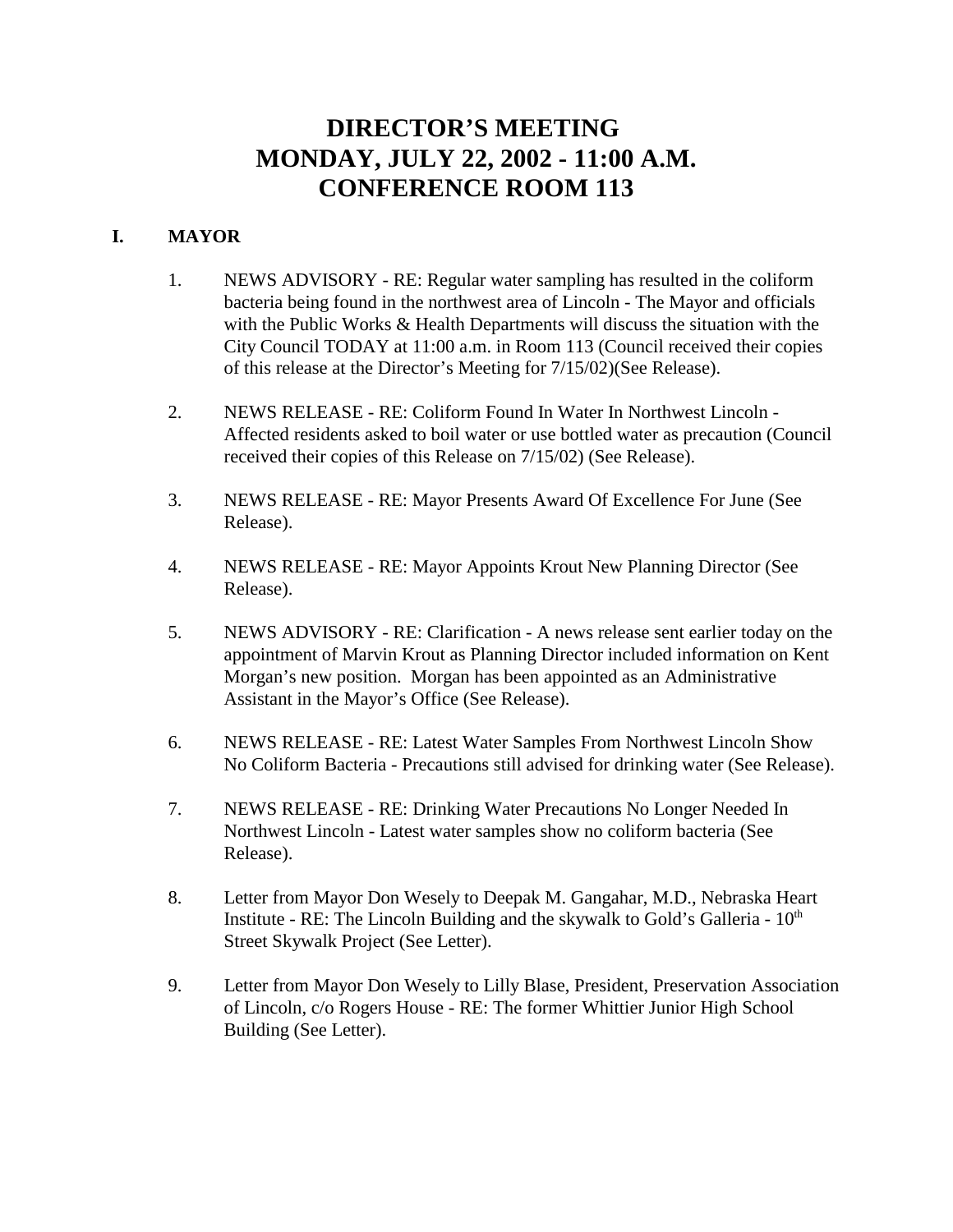#### **II. CITY CLERK**

#### **III. CORRESPONDENCE**

#### **A. COUNCIL REQUESTS**

#### **ANNETTE McROY**

- 1. OUTSTANDING Request to **Library Department** RE: Kids using the Internet at the libraries  $(RFI#111 - 5/30/02)$
- 2. OUTSTANDING Request to **County Commissioners** RE: Promoting Lincoln (RFI#112 - 6/03/02)
- 3. OUTSTANDING Request to Health Department/ **PRT Team**  RE: Junk problem at 225 NW 22nd Street (RFI#113 - 6/6/02). — **1.) SEE RESPONSE FROM BRUCE DART, HEALTH DIRECTOR RECEIVED ON RFI#113 - 7/3/02**
- 4. OUTSTANDING Request to **Law Department/Public Works & Utilities Department** - RE: City Ordinance-to remove rock or mulch that they had placed in areas where the City has an easement (RFI#116 - 7/3/02)
- 5. OUTSTANDING Request to **Building & Safety Department** RE: Can you do an inspection of the address 208 NW 20<sup>th</sup> Street-excessive weeds  $\&$  junk laying around (RFI#117 - 7/8/02)

#### **TERRY WERNER**

- 1. OUTSTANDING Request to **Lynn Johnson, Parks & Recreation Director** RE: Bike Path (RFI#60 - 5/22/02)
- 2. OUTSTANDING Request to **Ann Harrell, Mayor's Office** RE: Employees/ Consultants (RFI#63 - 6/6/02)
- 3. OUTSTANDING Request to **Steve Henrichsen, Planning Department** RE: Impact Fees (RFI#66 - 7/2/02)
- 4. Request to Allan Abbott, Public Works & Utilities Director RE: Directives to citizens to remove mulch/rock from City easements (RFI#67 - 7/16/02)

#### **COLEEN SENG**

1. OUTSTANDING Request to **Public Works & Utilities Department** - RE: The handicap curb cut at  $49^{th}$  & St. Paul (RFI#903 - 7/3/02)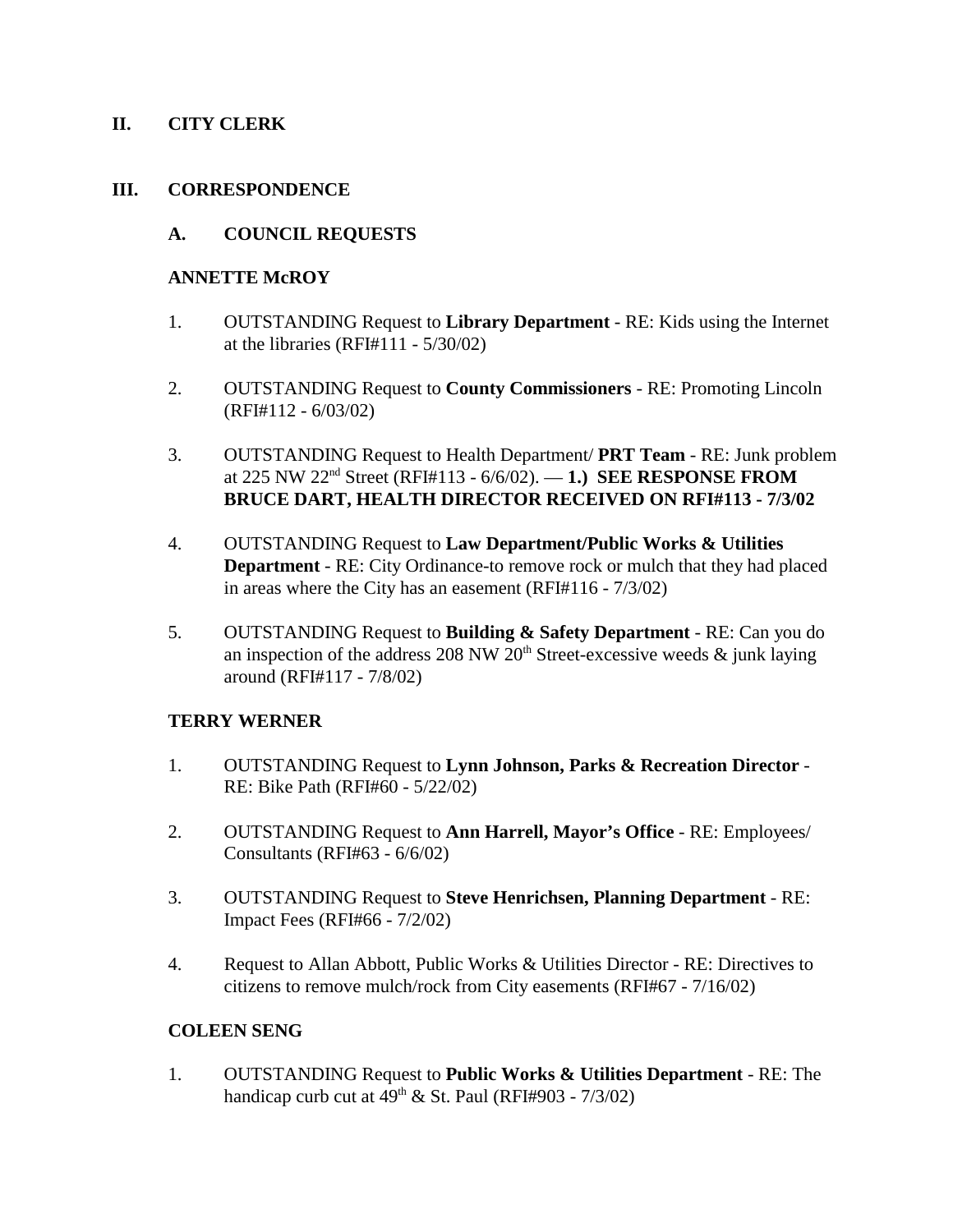- 2. Request to Police Department RE: Neighborhood Watch (RFI#904 7/15/02)
- 3. Request to Public Works & Utilities Department RE: River rock in the Terrace area (RFI#905 - 7/15/02). — **1.) SEE RESPONSE FROM SCOTT OPFER, PUBLIC WORKS & UTILITIES DEPARTMENT RECEIVED ON RFI#905 - 7/16/02**
- 4. Request to Public Works & Utilities Department, Allan Abbott/Roger Figard/Wayne Teten - RE: Trail connections to the new Northeast Community Park (RFI#906 - 7/16/02). — **1.) SEE RESPONSE FROM KAREN SIECKMEYER, PUBLIC WORKS & UTILITIES DEPARTMENT RECEIVED ON RFI#906-7/17/02 - THIS REQUEST WAS FORWARDED TO LYNN JOHNSON, PARKS & RECREATION DIRECTOR ON RFI#906 -7/18/02**

## **JONATHAN COOK**

- 1. OUTSTANDING Request to **Dana Roper, City Law Department** RE: Sidewalk out to curb (RFI#75 - 7/8/02)
- 2. Request to Russ Shultz, Weed Control RE: Abandoned house No upkeep at 1610 Woodsview (RFI#76 - 7/16/02). — **1.) SEE RESPONSE FROM RUSSELL SHULTZ, WEED CONTROL RECEIVED ON RFI#76 - 7/18/02**

## **B. DIRECTORS AND DEPARTMENT HEADS**

## **AFFIRMATIVE ACTION**

1. Memo from Joyce Quinn, Lincoln-Lancaster Affirmative Action Director to Glenn Friendt - RE: Requested Employment Profile Data (See Material).

## **FINANCE/BUDGET**

- 1. Inter-Department Communication from Steve Hubka RE: Various Topics (See Memo).
- 2. Inter-Department Communication from Sherry Wolf RE: Budget for Tree Planting (See Memo).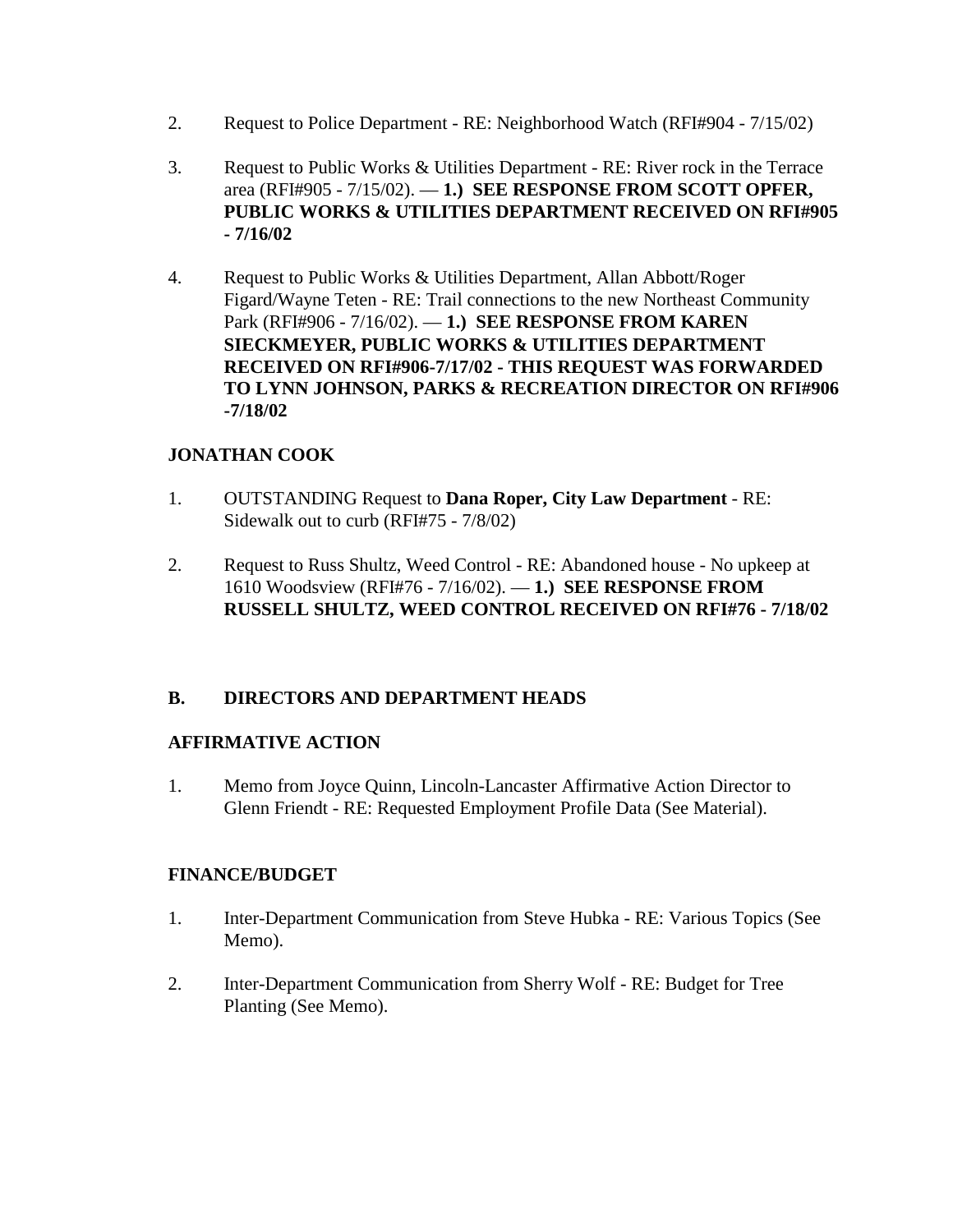#### **FINANCE/CITY TREASURER**

1. Material from Don Herz, Finance Director & Joel L. Wittrock, Asst. City Treasurer - RE: Resolution & Finance Department Treasurer Of Lincoln, Nebraska - Investments Purchased Between July 8 and July 12, 2002 (See Material).

#### **FIRE DEPARTMENT**

1. Lincoln Fire & Rescue Memo from Chief Spadt - RE: Fire Station Design (See Memo).

## **HEALTH DEPARTMENT**

- 1. NEWS RELEASE RE: Rabies Awareness (See Release).
- 2. Memo from Steve Beal RE: West Nile Virus (See Memo).
- 3. NEWS RELEASE RE: Lancaster County Bird Positive For West Nile Virus (See Release).

## **PLANNING**

## **PLANNING COMMISSION FINAL ACTION . . . . . .**

- 1. Final Plat No. 02007 Stone Bridge Creek Addition (North 14<sup>th</sup> and Humphrey Avenue) Resolution No. PC-00753.
- 2. Final Plat No. 02001 Parker's Landing Addition (So.  $80<sup>th</sup>$  Street midway between Pine Lake Road and Old Cheney Road) Resolution No. PC-00751.
- 3. Final Plat No. 02004 The Preserve on Antelope Creek (So. 80<sup>th</sup> Street and Pioneers Blvd.) Resolution No. PC-00752.
- 4. Final Plat No. 02020 Pointe East Estates 10<sup>th</sup> Addition (So. 81<sup>st</sup> Street and East Pointe Road) Resolution No. PC-00754.

#### **POLICE DEPARTMENT**

1. Letter from Officer Ed McMeen, Education and Personnel Unit, Lincoln Police Department - RE: On Tuesday, August  $6<sup>th</sup>$ , Neighborhoods nationwide will be joining forces to celebrate The 19<sup>th</sup> Annual National Night Out, the nations largest crime prevention event. From 6:00 to 10:00 p.m. on the  $6<sup>th</sup>$ , members of Neighborhood Watch are asked to lock their doors, turn on outside lights and spend the evening out with neighbors and the Police (See Letter).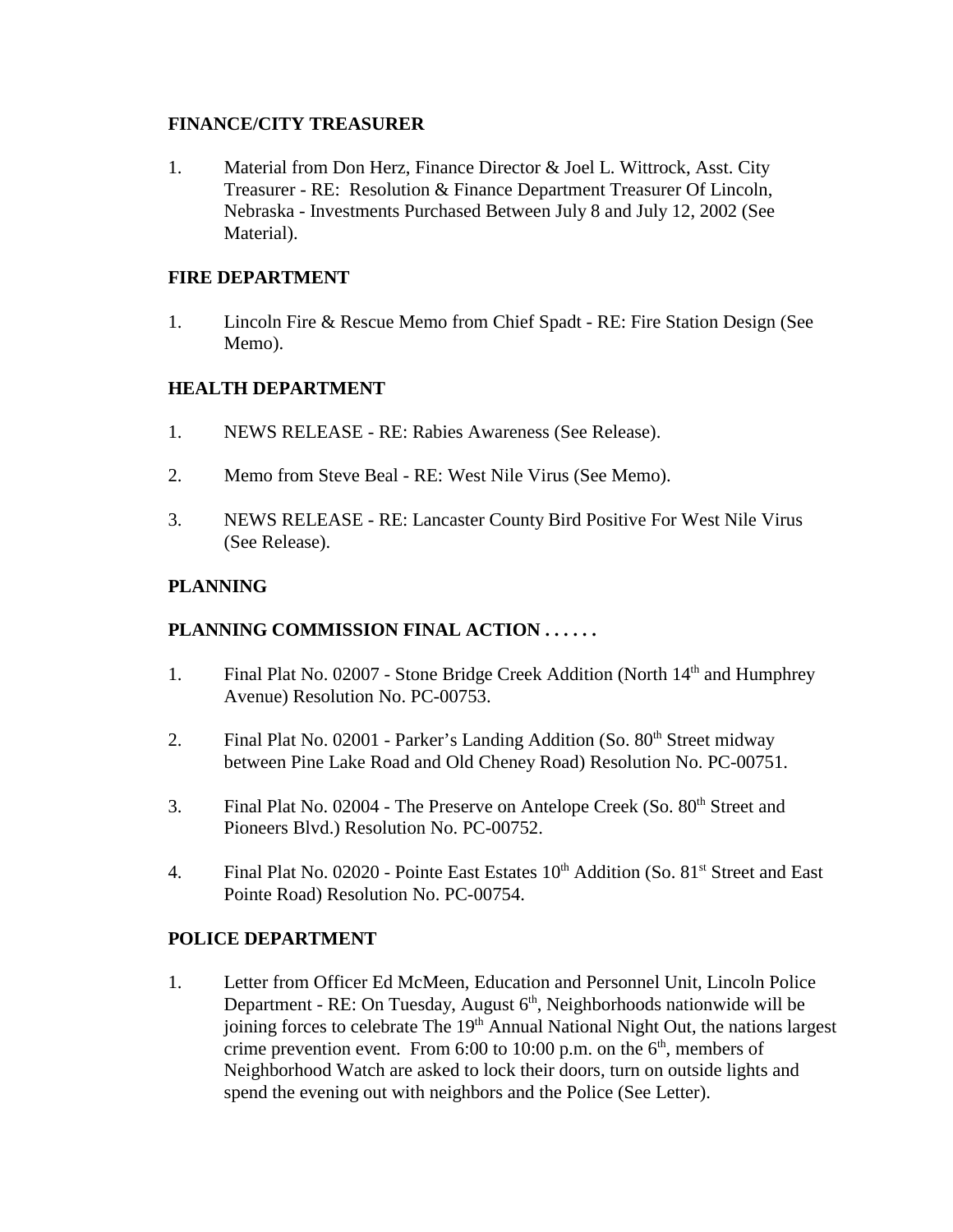## **PUBLIC WORKS & UTILITIES DEPARTMENT**

- 1. Public Works & Utilities Advisory RE: Old Cheney Widening Project No. 700025 - Old Cheney Road from Hwy 2 to 70<sup>th</sup> Street - Open House on Thursday, July 18, 2002 from 6:30 p.m. to 8:00 p.m. at the Lincoln Berean Church (See Advisory).
- 2. Memo & Material from Allan Abbott RE: Request for Information In response to requests by the City Council for information regarding the StarTran budget on July 15, 2002 (See Material).

# **C. MISCELLANEOUS**

- 1. Letter from Sherri Cunningham RE: The early closing of swimming pools (See Letter).
- 2. Letter & Material from Phil Sirois, Sales Manager, Central Region, E-City Solutions, SchlumbergerSema, Transaction Systems - RE: Learn how cities across the country are increasing parking revenues while enhancing their streetscape aesthetics! (See Material).
- 3. Letter & Material from Thomas F. Coleman, Executive Director, National USA Week, National Unmarried and Single Americans Weeks-American Association For Single People (AASP) - RE: We are writing to introduce you to AASP and to let you know that we have sent a letter to the Mayor requesting that the Mayor and/or the City Council issue a proclamation declaring September 15-21, 2002 as Unmarried and Single Americans Week in Lincoln (See Material).
- 4. E-Mail from Bill Saxton RE: He recently read the Fire Department is requesting consideration for a bond issue to build two new fire stations (See E-Mail).
- 5. E-Mail from Chris Porter RE: The South Branch Library (See E-Mail).
- 6. E-Mail from Colleen & Alton Brown, Melissa Brown, Andrea & Megan Allen RE: The South Branch Library (See E-Mail).
- 7. E-Mail from Kathleen & Terry Maynard RE: The South Branch Library (See E-Mail).
- 8. E-Mail from William Carver RE: Opposed To the proposed South Branch Library Cuts (See E-Mail).
- 9. E-Mail from Maddy Hager RE: Opposed To the proposed South Branch Library Cuts (See E-Mail).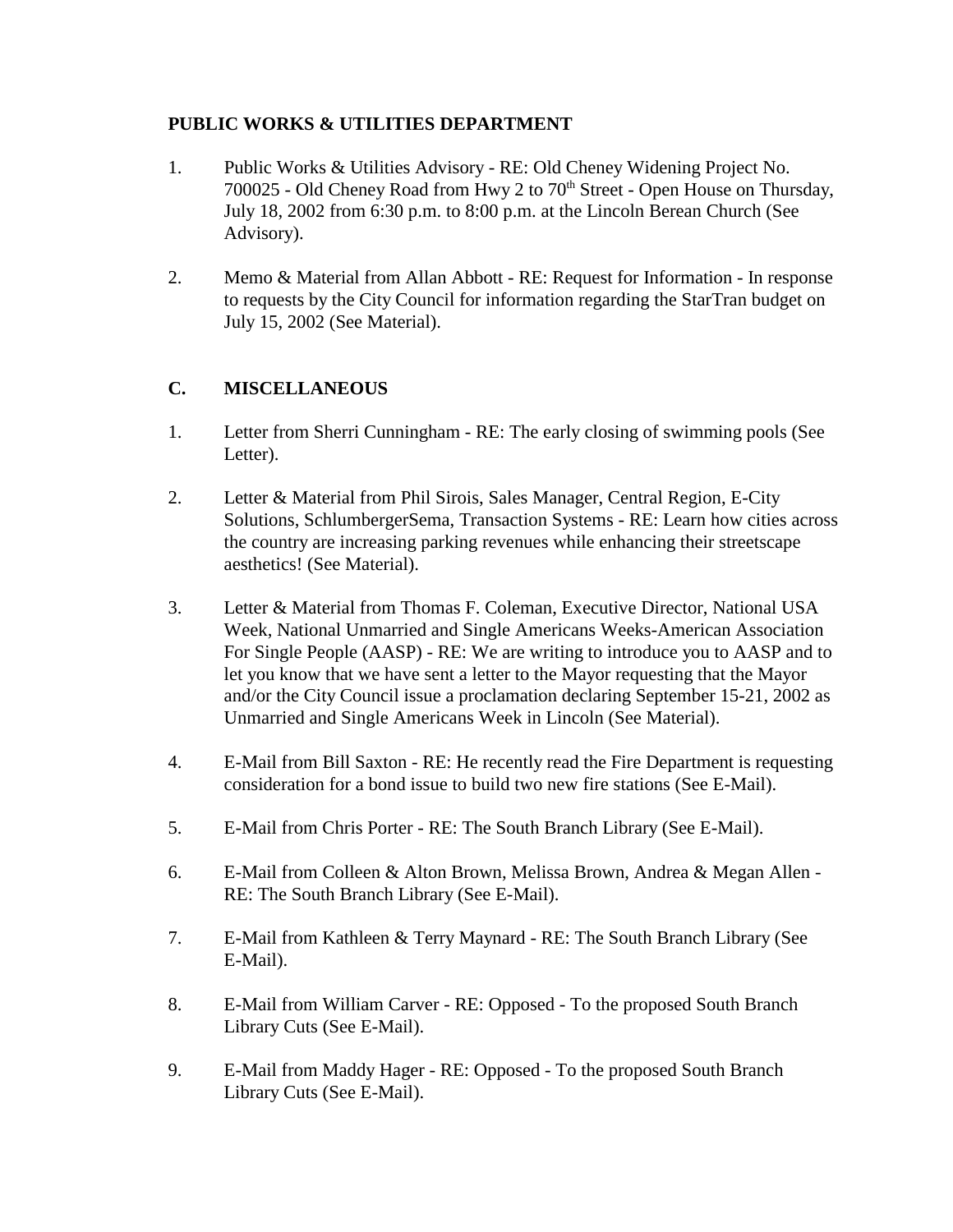- 10. E-Mail from Katherine Kerner RE: Opposed To the proposed South Branch Library Cuts (See E-Mail).
- 11. E-Mail from Deborah Anne Ehlers RE: Opposed To the proposed South Branch Library Cuts (See E-Mail).
- 12. E-Mail from Diane Siefkes RE: Opposed To the proposed South Branch Library Cuts (See E-Mail).
- 13. E-Mail from Hubert Brown RE: Opposed To the proposed South Branch Library Cuts (See E-Mail).
- 14. E-Mail from Cary McCullen RE: Opposed -To the proposed South Branch Library Cuts (See E-Mail).
- 15. Letter from Charlie Meyer, Chairman, & Polly McMullen, President, Downtown Lincoln Association - RE: The City's proposed redevelopment plan for 1023 "O" Street (See Letter).
- 16. Faxed Press Release from Daniel K. Marvin, Country Club Neighborhood Association - RE: CCNA Boards adopts resolution against reduced Library service at South Branch Library (See Release).
- 17. E-Mail from Sarah C. Linderman RE: Opposed To the South Branch Library Cuts (See E-Mail).
- 18. **4** E-Mail's from M.J. Epp MD, Laura Manning, Steve Widner and Cindy Larson-Miller - RE: Opposed - To the South Branch Library Cuts (See E-Mail's).
- 19. E-Mail from Mary Jensen RE: Opposed To the South Branch Library Cuts (See E-Mail).
- 20. **3** E-Mail's from Amy Spiegel, Laura Levy and Bill Kingery RE: Opposed To the South Branch Library Cuts (See E-Mail's).
- 21. Letter & Resolution from Larry D. Maresh, Deputy Director for Administration, Lincoln Airport Authority - RE: The Lincoln Airport Authority Resolution No. 434 stating that no tax levy should be made for airport purposes for the fiscal year beginning July 1, 2002 (See Material).